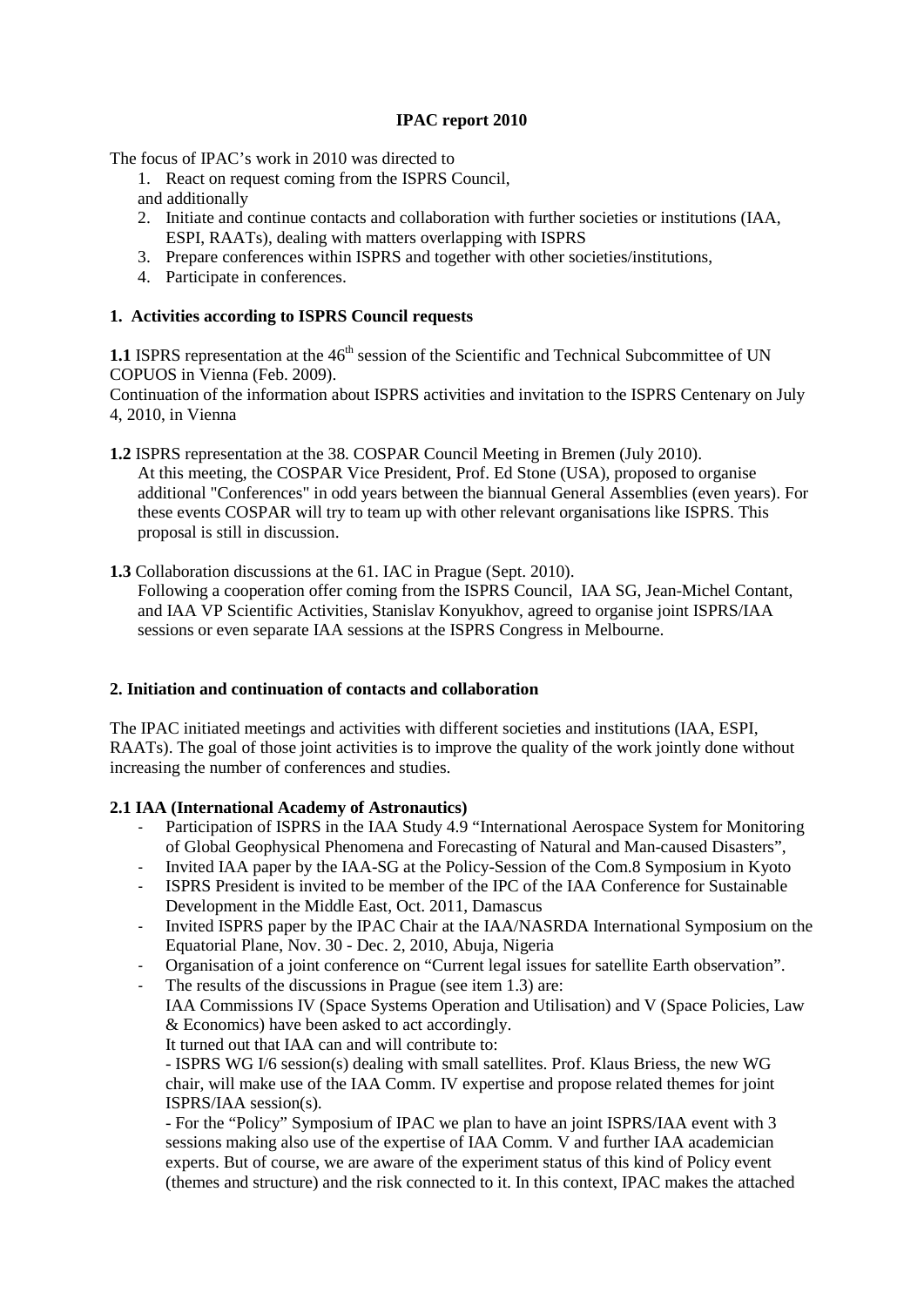proposal for a joint ISPRS/IAA Symposium "Actual policy issues of space borne Earth observation".

## **2.2 ESPI (European Space Policy Institute)**

Organisation of a joint conference on "Current legal issues for satellite Earth observation"

## **2.4 RAATs (Russian Academy of Astronautics named after Tsiolkovsky)**

MoU between ISPRS and RAATs concerning collaboration at conferences and in study groups. In that context: ISPRS is contributing to the study "International Aerospace System for Monitoring of Global Geophysical Phenomena and Forecasting of Natural and Man-caused Disasters". - Participation at the IAA/RAATs Workshop on Monitoring Global Phenomena and Man-Made Disasters, July 2010, Riga, Latvia



The 2nd Vice President of ISPRS, Ammatzia Peled (left), and the Chair of IPAC, Rainer Sandau (middle), have been awarded the "Tsiolkowski Medal of Honour" by the Russian Academy of Cosmonautics named after Tsiolkowski.

## **3. Conference preparations**

**3.1** "Policy" sessions at Comm. VIII Symposium, Aug 2010, Kyoto

**3.2** Joint ISPRS/ESPI/IAA/IISL Conference on "Current legal issues for satellite Earth observation", Vienna, April 8/9 2010

## **4. Conference participation of IPAC members**

**4.1** Map Middle East 2010 - International Symposium on Space Policy and Coordination Framework, March 23, 2010, Abu Dhabi Invited paper: Gunter Schreier, Bernhard Schmidt-Tedd, Rainer Sandau: Fundamentals of Earth Observation Policy: Examples for German and European Missions

**4.2** Joint ISPRS/ESPI/IAA/IISL Conference on "Current legal issues for satellite Earth observation", Vienna, April 8/9 2010

Together with ISPRS, IAA and IISL, ESPI organised a two-day conference on "Current legal issues for satellite Earth observation" at its premises in Vienna. The focus was put on treaty monitoring and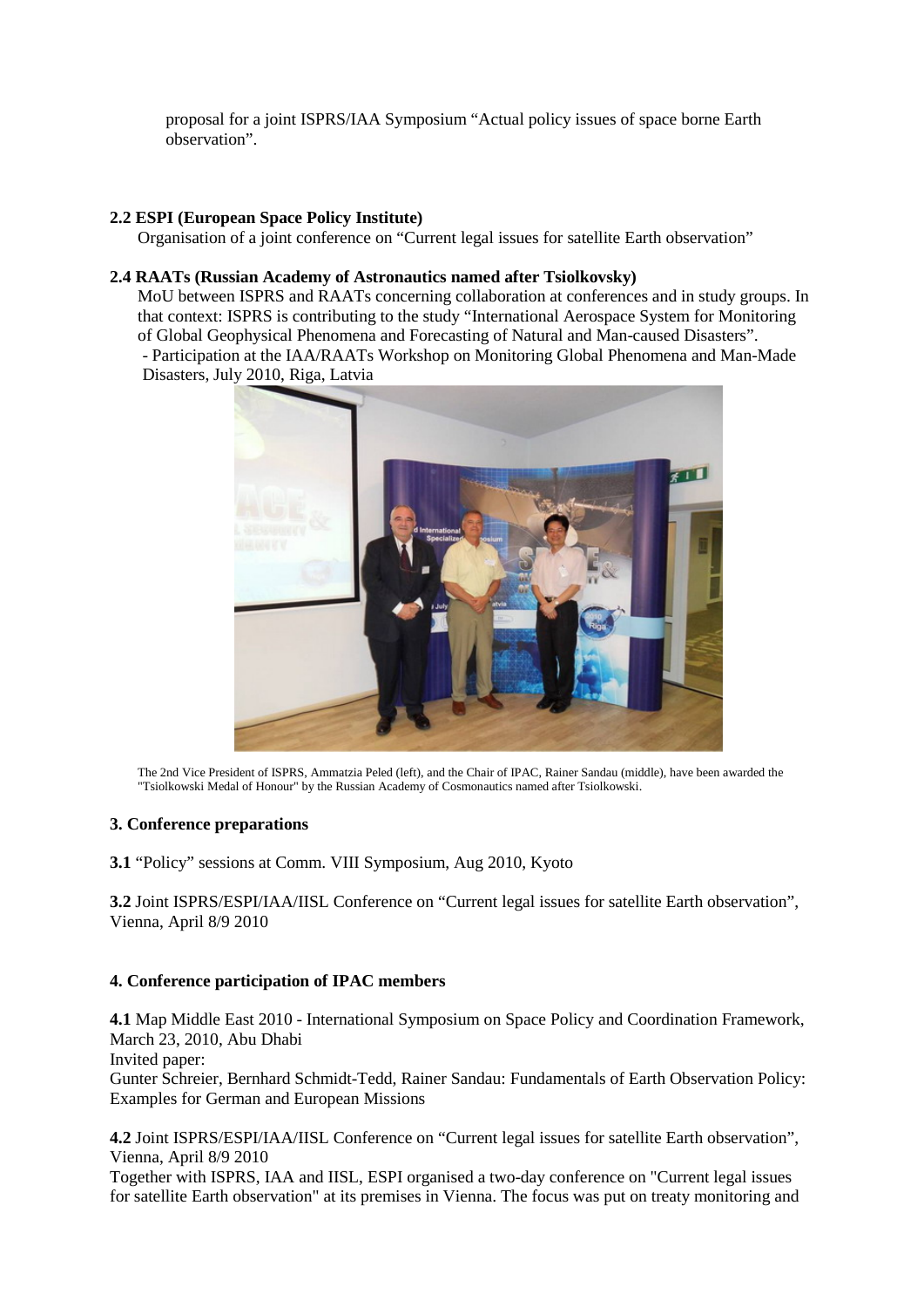privacy conflicts. **http://www.espi.or.at/index.php?option=com\_content&task=view&id=479&Itemid=37**

#### **IPAC contributions:**

- Conf. co-chair of the ISPRS/ESPI/IAA/IISL Conference
- Session chair at the ISPRS/ESPI/IAA/IISL Conference
- 2 co-moderators at the ISPRS/ESPI/IAA/IISL Conference Roundtable
- -3 Invited papers:
	- C. Cho: Privacy conflicts from high resolution imaging Overview on legal issues.
	- G. Schreier: What's in GMES for treaty monitoring and law enforcement.
	- *Frans von der Dunk: The European Convention on Human Rights and EC law - 'Two European legal approaches to privacy, as relevant to high-resolution imaging*



Roundtable at the conference (from left): Rainer Sandau, Gunter Schreier, Ray Purdy, George Cho, Tanja Masson-Zwaan and Kai-Uwe Schrogl

The Conference Report:

**Current Legal Issues for Satellite Earth Observation: Treaty Verification and Law Enforcement Through Satellite Observation, Privacy Conflicts from High Resolution Imaging** ESPI Report 25 ISSN: 2076-6688 edited by: Matxalen Sánchez Aranzamendi, Rainer Sandau and Kai-Uwe Schrogl

is also available:

http://www.espi.or.at/images/stories/dokumente/studies/espi%20report%2025%20\_online%20version.pdf

#### **4.3** ISPRS Com.8 Symposium in Kyoto, Aug. 9-13

Chairs of the Policy Session organised by IPAC: Irmgard Niemeyer & Frans von der Dunk 3 IPAC papers:

- Jeng-Shing Chern:Technical Considerations in Real Time Global Earth Rescue System of Systems (GERSS)
- Frans von der Dunk: Current Legal Issues for Satellite Earth Observation in Europe A Report from Vienna
- Irmgard Niemeyer: Supporting Non-Proliferation Treaties and Arms Control by Remote Sensing and Geoinformation Technologies

Two more papers were contributed by ISPRS Vice President, Ian Dowman, and IAA Secretary General, Jean-Michel Contant.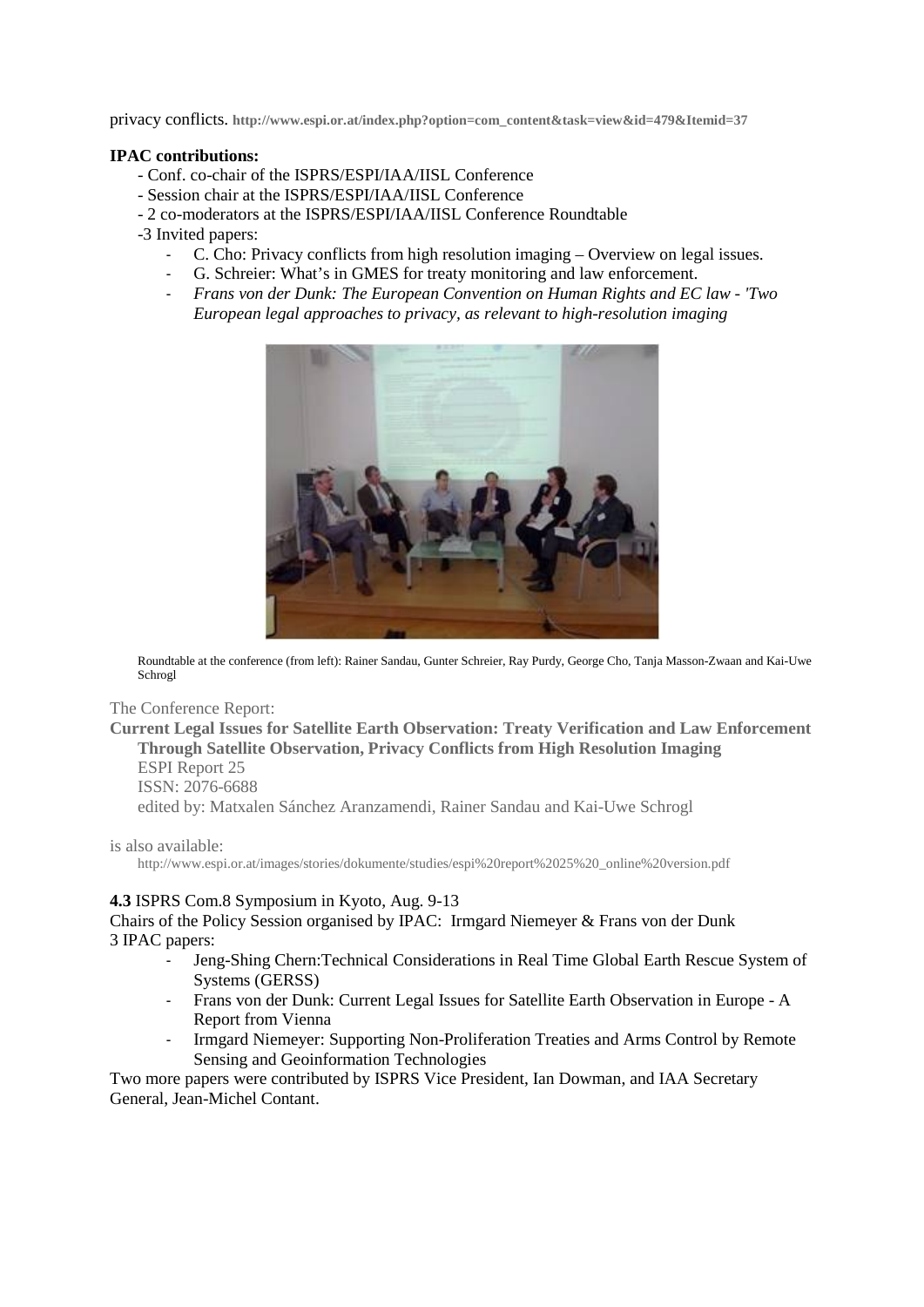

The IPAC delegates to Comm. VIII Symposium in Kyoto looked relaxed after the successful Policy session (from left: Frans von der Dunk, Irmgard Niemeyer, Rainer Sandau)

, **4.4** IAA/NASRDA International Symposium on the Equatorial Plane, Nov. 30 - Dec. 2, 2010, Abuja, Nigeria

Invited paper:

Rainer Sandau: Systematic approach to design small satellites for specific Earth observation tasks

**4.5** 4th Autumn Conference held at ESPI, Vienna, Sept. 8-9, 2010

http://www.espi.or.at/images/stories/dokumente/leaflet/4th\_ESPI\_Autumn\_Conference\_Programme\_080910.pdf

#### Invited paper:

Rainer Sandau: Implications of new trends in micro-satellite developments



Contributors to the Yearbook on Space Policy 2009/2010 from left: Spyros Pagkratis (ESPI), Rainer Sandau (ISPRS), Ian Pryke (Geroge Mason University, Washington DC), Lesley-Jane Smith (Leuphana University), Christophe Venet (University of Tübingen), Blandina Baranes (ESPI), Michael Sheehan (University of Swansea), Simonetta Cheli (ESA), Ray Harris (University College, London), Heike Wieland (GSA) and Kai-Uwe Schrogl (ESPI)